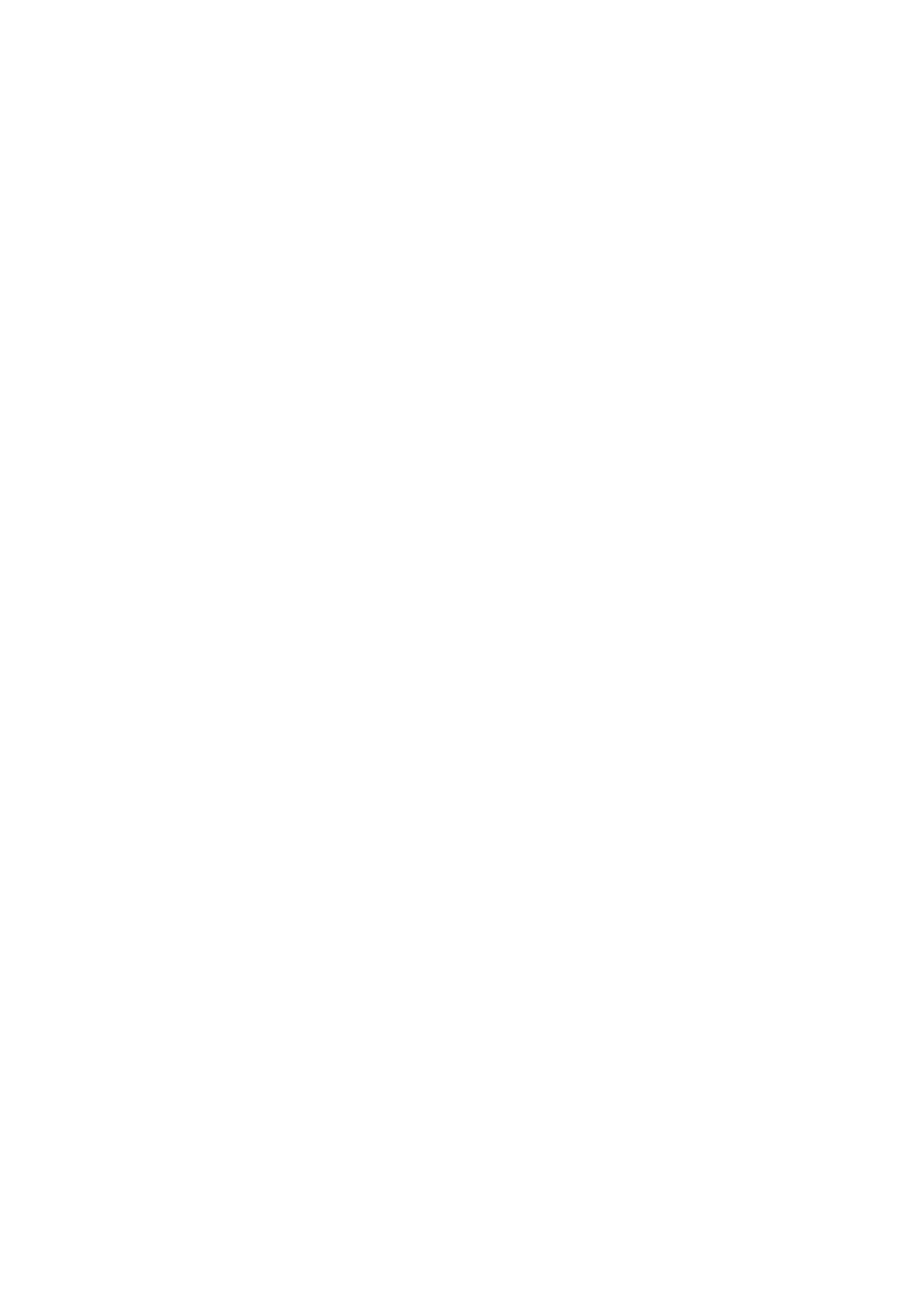

## **REGULATION FOR REGISTRATION OF ACCOUNTANTS IN BUSINESS**

*This regulation is made pursuant to the authority granted to the Institute of Chartered Accountants of the Maldives by the Maldives Chartered Accountants Act 2020 (Law no. 13/2020)*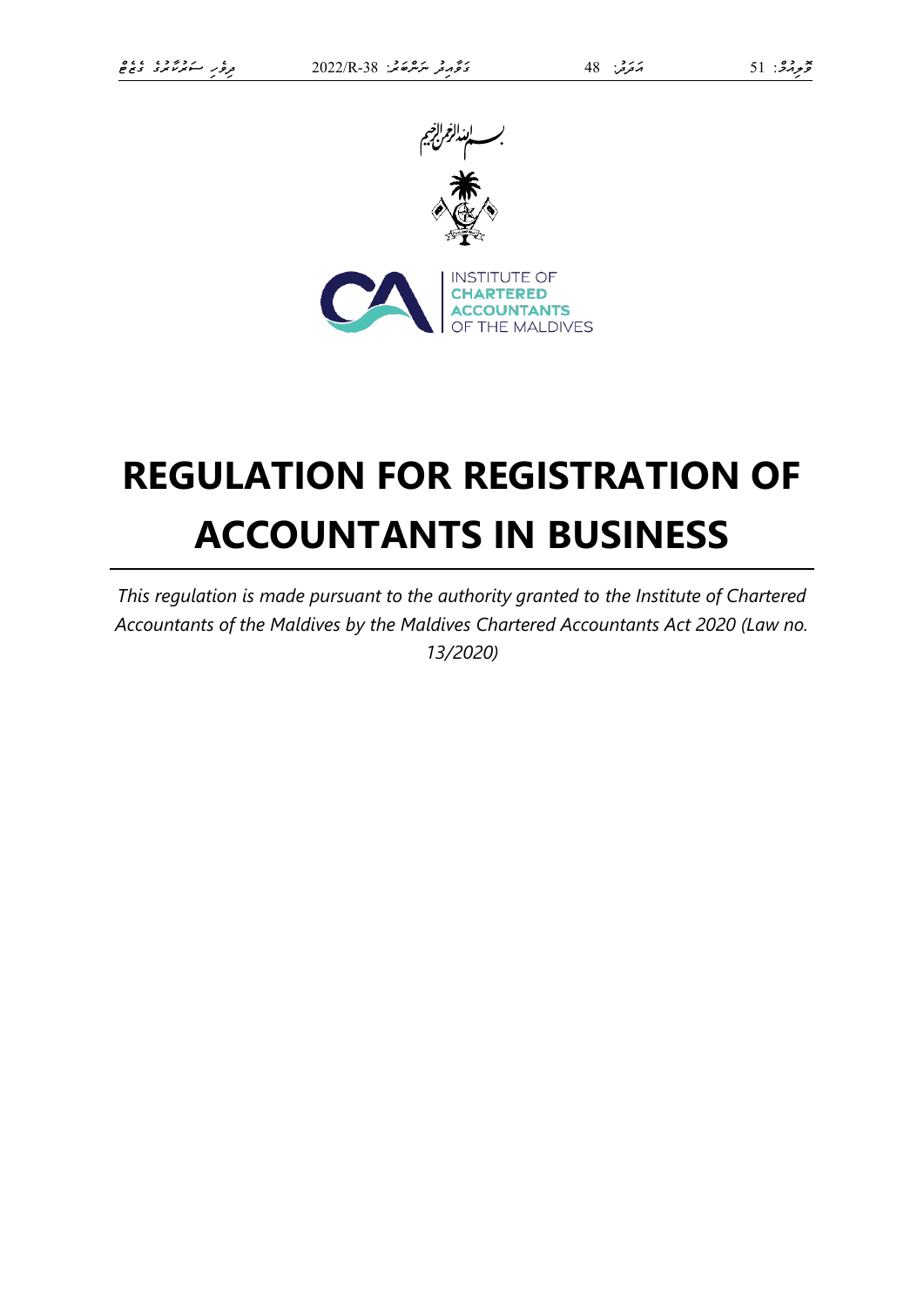#### Contents

| 2.  |                                                                      |  |
|-----|----------------------------------------------------------------------|--|
| 3.  |                                                                      |  |
| 4.  |                                                                      |  |
| 5.  |                                                                      |  |
| 6.  |                                                                      |  |
| 7.  | Application procedures for registration as Accountants in Business 6 |  |
| 8.  |                                                                      |  |
| 9.  |                                                                      |  |
| 10. |                                                                      |  |
| 11. |                                                                      |  |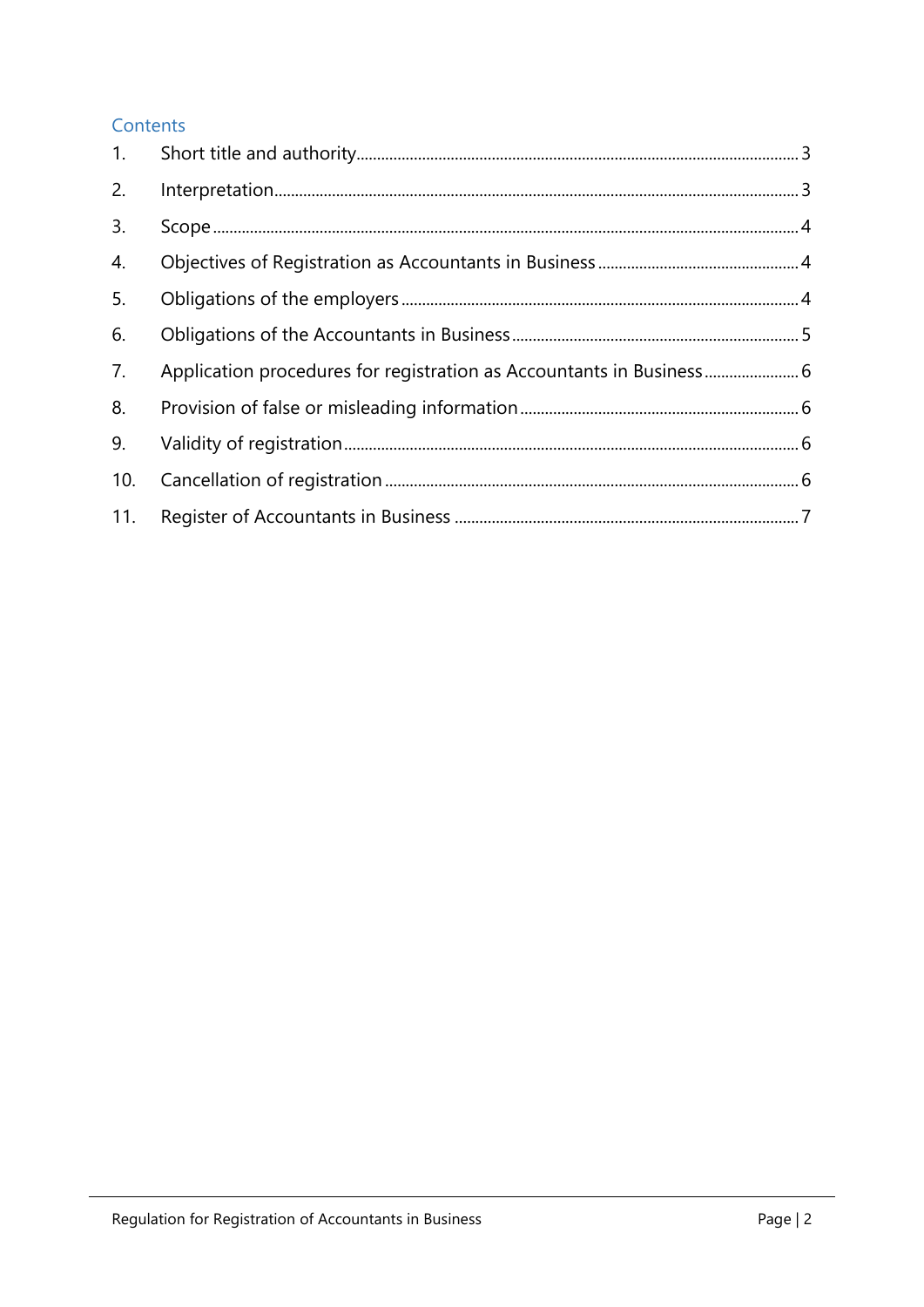#### <span id="page-4-0"></span>1. Short title and authority

- 1.1 This regulation is the *Regulation for Registration of Accountants in Business.*
- 1.2 This regulation shall come into force six months following the date of publication in the Government Gazette.
- 1.3 This regulation is made in exercise of the powers conferred by section 38(a)(4) of the Maldives Chartered Accountants Act 2020.
- 1.4 Except under the circumstance specified in rule 5.3 of this regulation, no individual shall work as an accountant in business in the Maldives without registering with the Institute.

#### <span id="page-4-1"></span>2. Interpretation

2.1 In this regulation, unless the context otherwise requires:

*Accountants in Business* means persons: (a) involved in the preparation of accounting records and financial statements; and (b) carrying out any other finance related jobs in private sector businesses in the Maldives.

*Admissions and Licensing Committee (ALC)* means a committee of individuals appointed pursuant to section 30 of the Law No 13/2020 (The Maldives Chartered Accountants Act) having the constitution, powers and responsibilities set by the Council of the Institute to determine the eligibility criteria for membership of the Institute and to plan and carry out the process of issuing licences for conducting statutory audit in the Maldives and to carry out any other work conducive to issuing such licenses

*Private sector businesses* means sole proprietorships, and businesses registered under the Companies Act 1996 and any other Act of Parliament and not-forprofit entities.

*The Institute* means Institute of Chartered Accountants of the Maldives established under the Law No 13/2020 (The Maldives Chartered Accountants Act)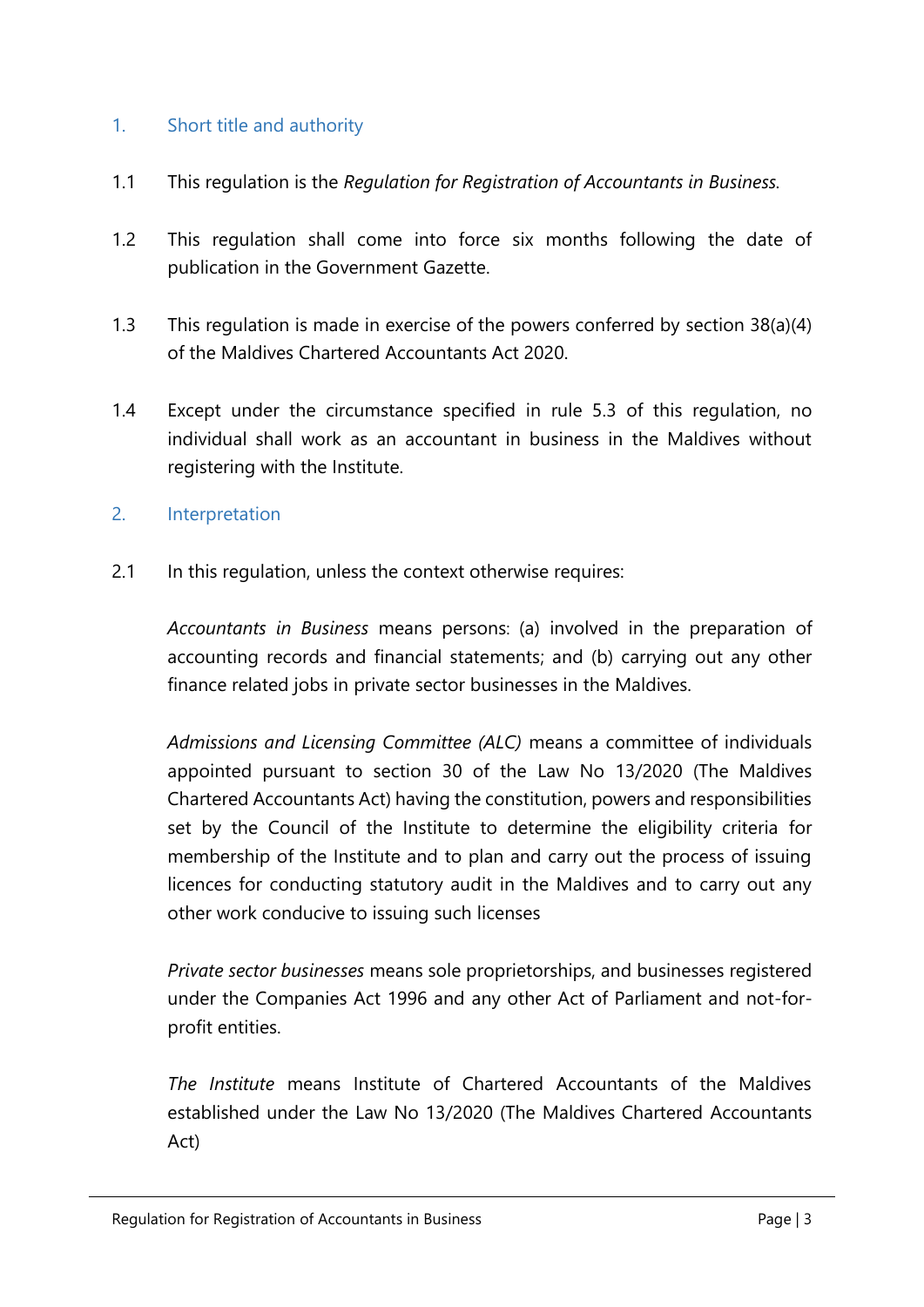#### <span id="page-5-0"></span>3. Scope

- 3.1 Under this regulation, individuals holding leadership positions in financial reporting, financial management, and cost and management accounting shall be registered with the Institute *as Accountants in Business* by their respective employers that comprise any of the following:
	- (a) The employer is a business that does not meet the definition of a Small and Medium Enterprise under Small and Medium Enterprises Act; or
	- (b) The employer is a State-owned Enterprise; or
	- (c) The employer is a separate business, a joint venture, a holding company or a subsidiary company that meets the definition of a Public Interest Entity under Regulation No: 2021/R-152 (Regulation for Registration of Public Interest Entity Auditors); or
	- (d) The employer is a business established by a local council through the powers granted under Law no: 7/2010 (Decentralisation Act).
- 3.2 Notwithstanding rule 3.1 above, individuals carrying out similar responsibilities in businesses other than those specified in 3.1(a), (b), (c) and (d) above, may opt to register with CA Maldives as Accountants in Business.
- <span id="page-5-1"></span>4. Objectives of Registration as Accountants in Business
- 4.1 The objectives of registering Accountants in Business are:
	- (a) to ensure that individuals working in key positions in accounting and finance in businesses maintain professional knowledge and skill at a level required to protect the interest of their employers and uphold the integrity of the profession at large; and
	- (b) to ensure that accountants subject to this regulation discharge their responsibilities while having to regard to the principles of ethical conduct needed to maintain the trust and confidence in the profession.

#### <span id="page-5-2"></span>5. Obligations of the employers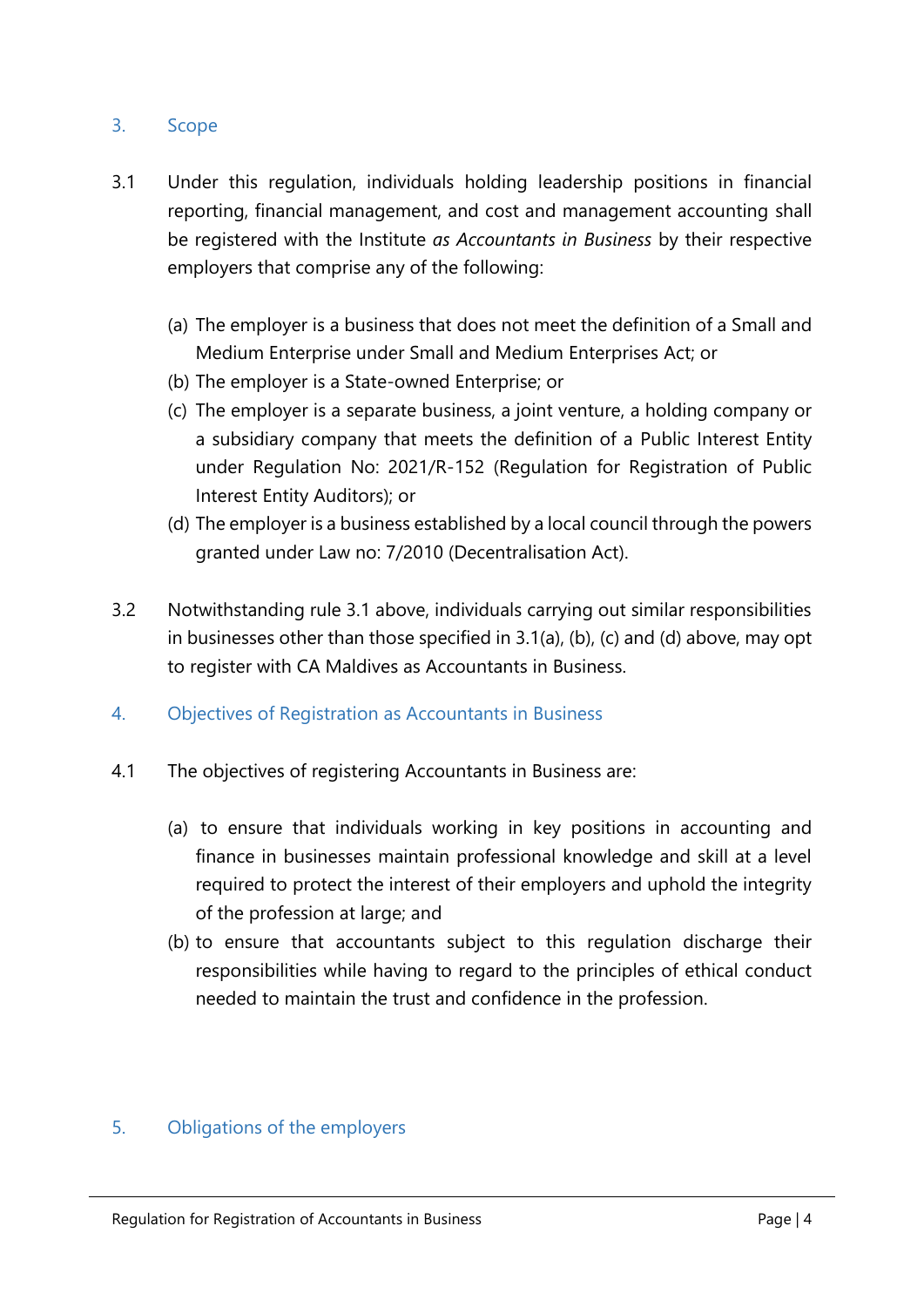- 5.1 The employers shall register with the Institute their employees that hold leadership positions such as chief operating decision makers within financial reporting, financial management, and cost and management accounting functions.
- 5.2 Where a business specified in rule 3.1(a), (b), (c) and (d) has outsourced any of the functions stipulated in rule 5.1, the service provider shall ensure a person or persons making key decisions with regard to the execution of relevant service agreement are registered as Accountants in Business with CA Maldives.
- 5.3 Where a business specified in rule 3.1(a), (b), (c) and (d) employs an individual in a leadership position within the areas specified in 3.1 after the lapse of the registration period specified in this regulation, the employer shall be a given a period of one month to register the individual with CA Maldives.
- 5.4 The individual mentioned in rule 5.3 shall be allowed to perform their job during the period in which an application specified in rule 5.3 is being processed.
- 5.5 The employers shall ensure that their employees registered as Accountants in Business under this regulation comply with the following requirements relating to Continuing Professional Development (CPD):
	- (a) Five hours of verifiable CPD per year; and
	- (b) Five hours of non-verifiable CPD per year
- 5.6 For the purpose of complying with the requirement stipulated in rule 5.2 above, the Accountants in Business registered under this regulation shall only complete CPD activities approved by the Institute.

#### <span id="page-6-0"></span>6. Obligations of the Accountants in Business

- 6.1 The Accountants in Business registered shall:
	- (a) comply with the CPD requirement stipulated in rule 5.5;
	- (b) comply with Code of Professional Conduct and Ethics prescribed by the Institute for Accountants in Business; and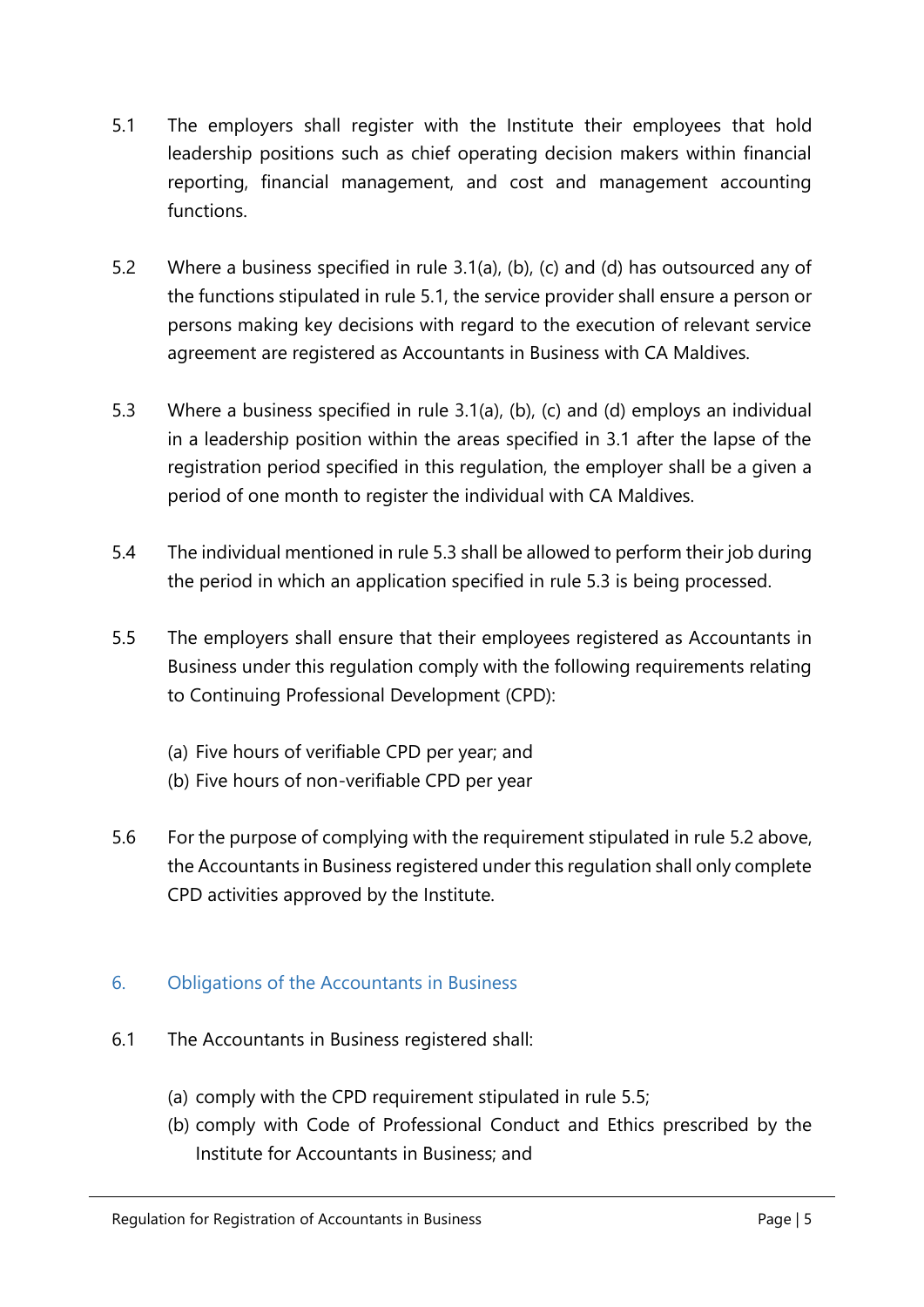- (c) complete such training or certification programmes as may be required by the Institute
- <span id="page-7-0"></span>7. Application procedures for registration as Accountants in Business
- 7.1 Registration of Accountants in Business shall be open for application with effect from the date on which this regulation becomes effective. All applicants are required to submit completed application forms to CA Maldives along with the documents as may be prescribed by the Institute.
- 7.2 The ALC of CA Maldives shall evaluate the applications for registration and submit its recommendations to the Council for approval.
- 7.3 The result of an application shall be available within a period of five weeks after the relevant submission deadline posted on the website of CA Maldives.
- <span id="page-7-1"></span>8. Provision of false or misleading information
- 8.1 It is an offence for any person to provide false or misleading information in connection with application for registration of Accountants in Business. Any person carrying out such an act shall be subject to disciplinary action by CA Maldives in accordance with applicable laws, including Law no: 13/2020 (The Maldives Chartered Accountants Act 2020) and regulations.
- <span id="page-7-2"></span>9. Validity of registration
- 9.1 Registration of an Accountant in Business shall remain valid throughout their employment in a relevant role.
- <span id="page-7-3"></span>10. Cancellation of registration
- 10.1 The registration of an Accountant in Business shall be cancelled under the following circumstances:
	- (a) Submission of a request by the employer for cancellation of registration;
	- (b) Termination of employment;
	- (c) Engaging in behaviour that brings the profession into disrepute;
	- (d) Death of the registered Accountant in Business